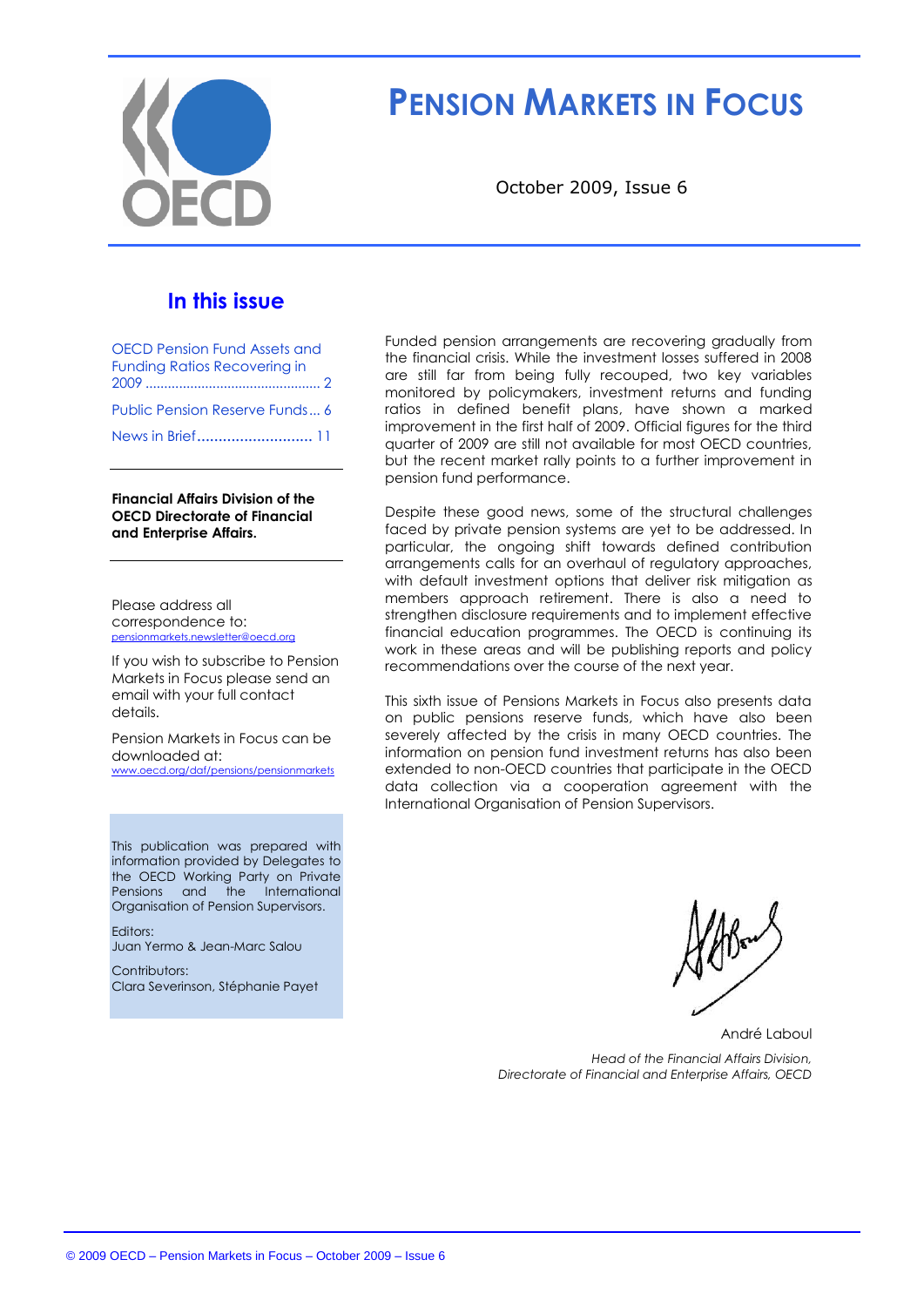## **OECD PENSION FUND ASSETS AND FUNDING RATIOS RECOVERING IN 2009**

**In the first half of 2009 funded pension systems in the OECD have recovered more than \$1.5 trillion of the \$5.4 trillion in market value that they lost in 2008 (from USD 27.8 trillion in December 2007 to USD 22.4 trillion in December 208). Pension funds alone experienced on average a positive return of 3.5% in nominal terms up to the end of June this year.**

In 2008, OECD pension funds experienced on average a negative return of 21.4% in nominal terms (24.1% in real terms). During the first half of 2009, pension funds have regained a fraction of the investment losses made in 2008. For the countries for which information is available, on average, pension fund assets were, as of 30 June 2009, 14% below their December 2007 levels. The recovery in pension fund performance has continued through 30 September 2009 on the back of strong equity returns, but it will be some time before the 2008 losses are fully recouped.

On average, the best performing pension funds amongst OECD countries were those in Norway and Turkey, with nominal returns of over 10%. On the other hand, pension funds in the United

States had an average return in nominal terms of 4% while Australian superannuation funds delivered only a 1% return.

For pension funds, the 2009 recovery represents a major step towards healing the wounds caused by the bursting of two major bubbles within the same decade. Moreover, when measured over the longer investment period of a typical pension fund, performance has been healthy. Focusing on a single year"s return gives a misleading picture of the ability of pension funds to deliver adequate pensions in old age. For example, the average nominal rate of return of pension funds over the last fifteen years was 7.2% in Sweden (5.3% in real terms) and 6.9% in the United States (4.4% in real terms).





Source: OECD Global Pension Statistics and OECD estimates.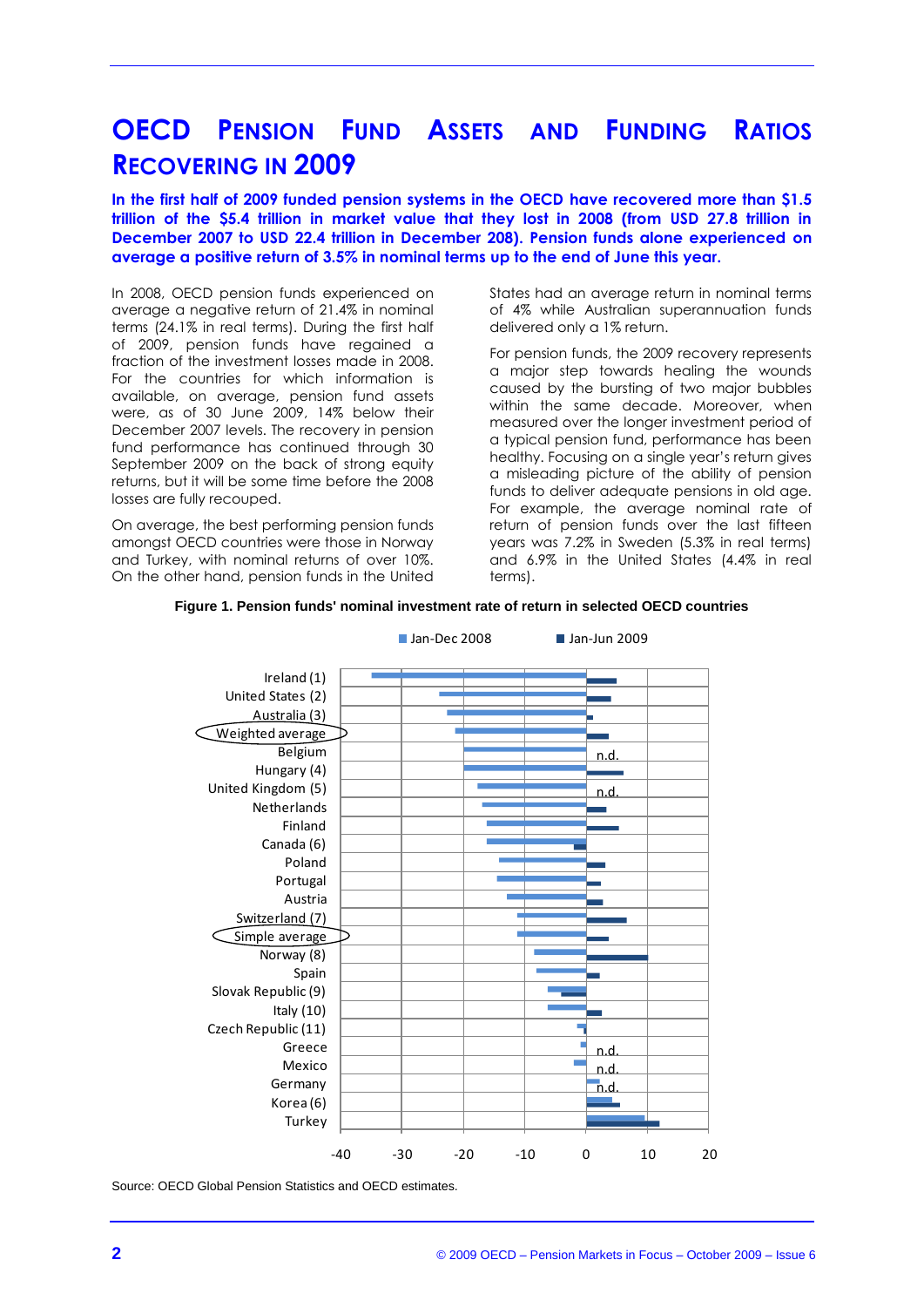

Source: OECD Global Pension Statistics.

Outside the OECD, pension funds have shown an even more remarkable recovery, even though pension funds in places like Hong Kong (China), Peru and Bulgaria had negative investment returns of over 20% in nominal terms in 2008. Between January and June 2009, the average pension fund investment return in Hong Kong was 12% and in Peru it was among the highest in the world at 18%.

Other countries which have showed an impressive recovery in performance are Chile, Israel and Pakistan. By June 2009 both Chile and Pakistan had largely made up the losses suffered in 2008, while Israeli pension funds had fully recouped the market losses experienced last year.

The contrasting experience between these non-OECD and OECD countries is to a large extent driven by the quicker recovery experienced by emerging markets. Many non-OECD countries, such as Egypt and Ukraine, also suffered little from the 2008 crisis because of their high exposure to government bonds.

#### **As a result of the crisis, equity allocations have fallen substantially. While in December 2007 OECD pension funds invested 50% in equities, by December 2009 this share had fallen to 41%.**

The impact of the crisis on investment returns has been greatest among pension funds in the countries where equities represent over a third of total assets invested. These countries have also experienced the sharpest drops in equity allocations. In 2008, Australian pension funds were the most exposed to equities, at 59% of total assets, followed by Ireland (52%), the United States (46%) and the United Kingdom (46%). By comparison, equity exposure in 2007

was highest in Ireland at 66% followed by Australia (61%) and the United States (57%). In other countries, pension funds have benefited from having a large proportion of their assets invested in bonds, whose rates of return tend to be lower but more stable than those of equities. In December 2008, in 13 OECD countries, over 50% of assets were invested in bonds (see Figure 2).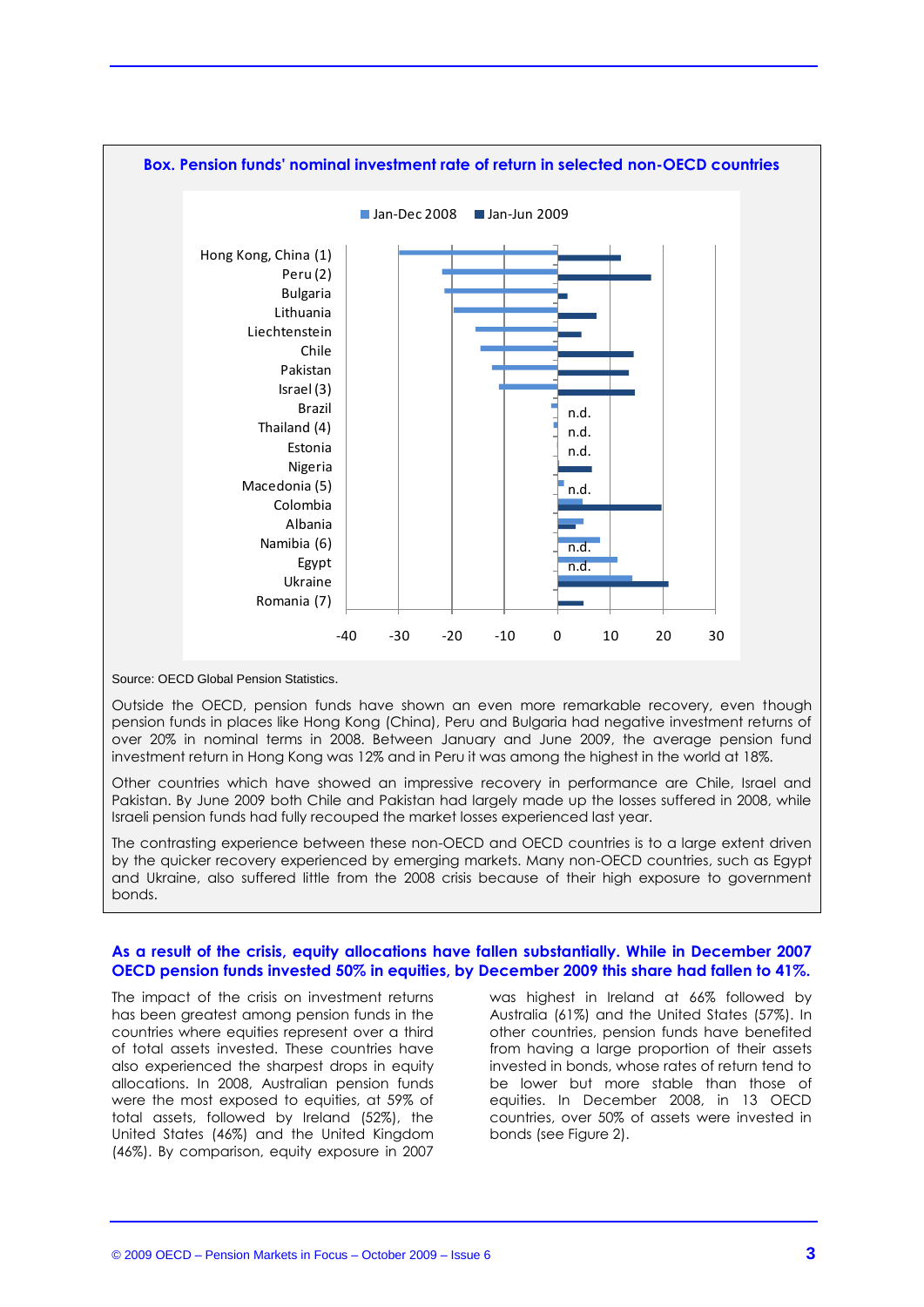#### **Figure 2. Pension fund asset allocation for selected investment categories in selected OECD countries, 2008**



Source: OECD Global Pension Statistics.

The changes in asset allocation between 2007- 08 are largely driven by the relative performance of the different asset classes. In addition, there have been some changes in strategic asset allocations. This is most obvious in the United Kingdom and the Netherlands where there is evidence that DB pension funds are reducing their target allocation to listed equities.

A flight from equities is also happening in DC plans in some countries where participants can choose portfolios. In countries with mandatory systems, investment returns are reported monthly or quarterly, which has lead some participants to switch to lower-risk portfolios. As a percentage of all members, however, those switching to conservative portfolios are a small though significant minority (less than 10% in most countries).

There have also been some investment developments common to both DB and DC

pension funds over the past decade that appear to have been maintained and even intensified in some cases as a result of the financial crisis:

- Increased international diversification of equity portfolios
- Increased use of derivatives to hedge both asset and liability risks
- Continuing exposure to alternative asset classes, including hedge funds, private equity and infrastructure

One of the highest exposures to international assets is observed among pension funds in the Netherlands. High exposure to assets denominated in foreign currencies – above a quarter of total assets – are also found in other countries such as Hungary, Iceland, Japan, and Switzerland (see Figure 3).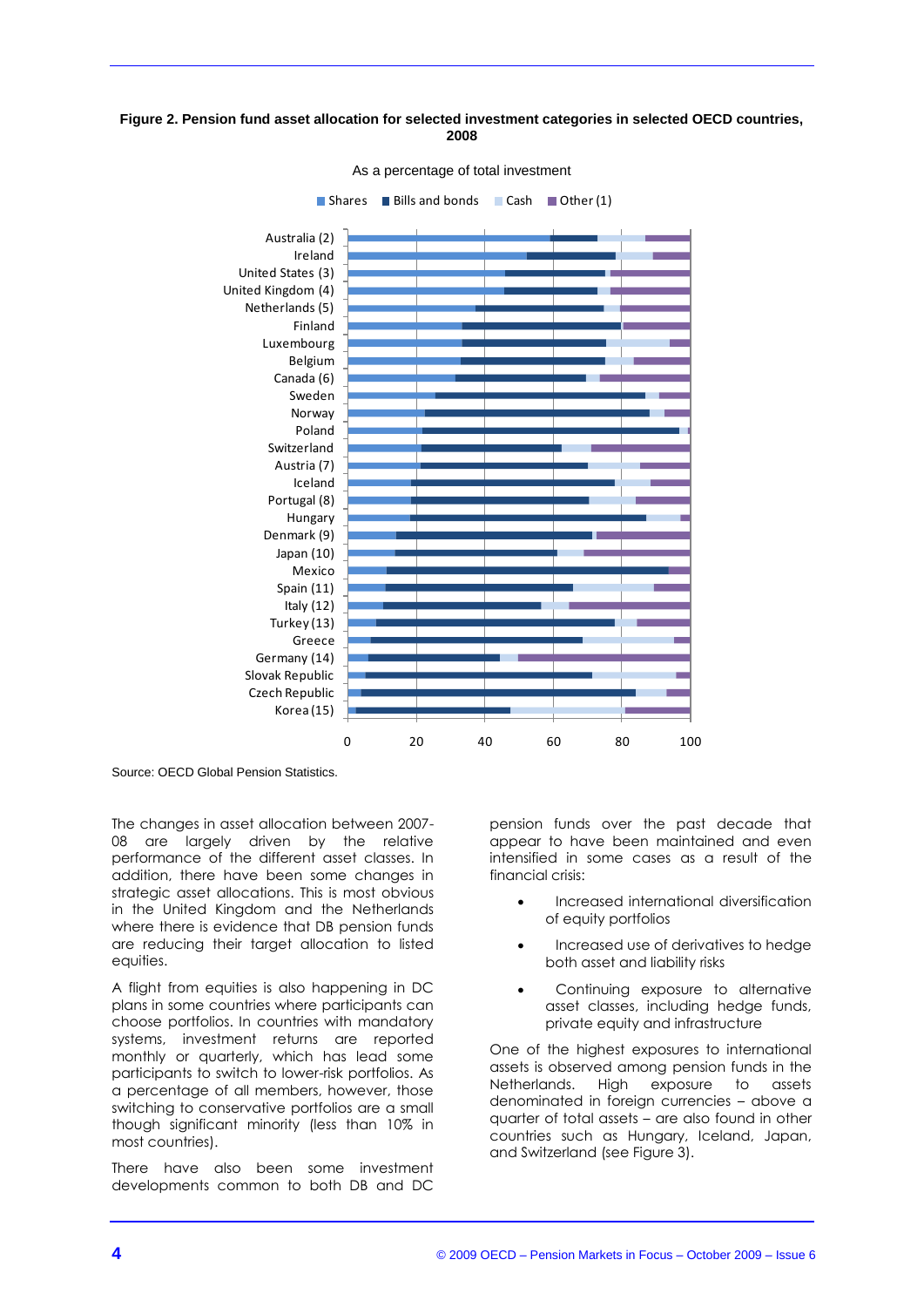#### **Figure 3. Foreign investment and foreign currency investment of pension funds in selected OECD countries, 2008**

As a percentage of total assets

Asset overseas issued by entities located abroad

Asset overseas issued in foreign currencies



Source: OECD Global Pension Statistics.

#### **Funding ratios of defined benefit plans have hardly recovered in 2009, and plans continue to be substantially underfunded in some OECD countries.**

About 60% of OECD pension assets are in defined benefit and other plans which offer return or benefit guarantees. While markets have started to recover during 2009, funding levels of defined benefit plans remain very low in some OECD countries. Major 2008 asset losses experienced by defined benefit pension funds were partly offset in some countries due to corresponding decreases in the level of defined benefit obligations as a result of increases in the corporate bond yields used for valuation purposes.

Figure 4 shows estimated median funding level of the aggregate defined benefit obligations of publicly traded companies as published in their annual financial statements as of their fiscal years ending 2008 and 2007. Companies have been grouped by their country of domicile.<sup>1</sup> The chart also shows a broad-brush estimate of median funding levels as of 30 June 2009, based on average asset returns and bond yield movements during the first half of 2009.

The median funding level for these companies decreased from a 13% deficit as of the fiscal year ending 2007 to a 24% deficit as of fiscal year ending 2008. The median funding level as of 30 June 2009 is estimated to have improved to a 18% deficit. Funding levels were strengthened in 2009 in most countries as stronger market performance increased asset levels and higher bond yields decreased liabilities. However, the funding ratio worsened in some countries such as the United Kingdom, where it went from a 9% deficit in December 2008 to a 13% deficit in June 2009.

<sup>&</sup>lt;sup>1</sup> It is important to note that the funding levels found in corporate financial statements are most often reported on a global aggregate basis and can only serve as a broad indication of what has happened on a plan specific level or on a country regulatory funding basis.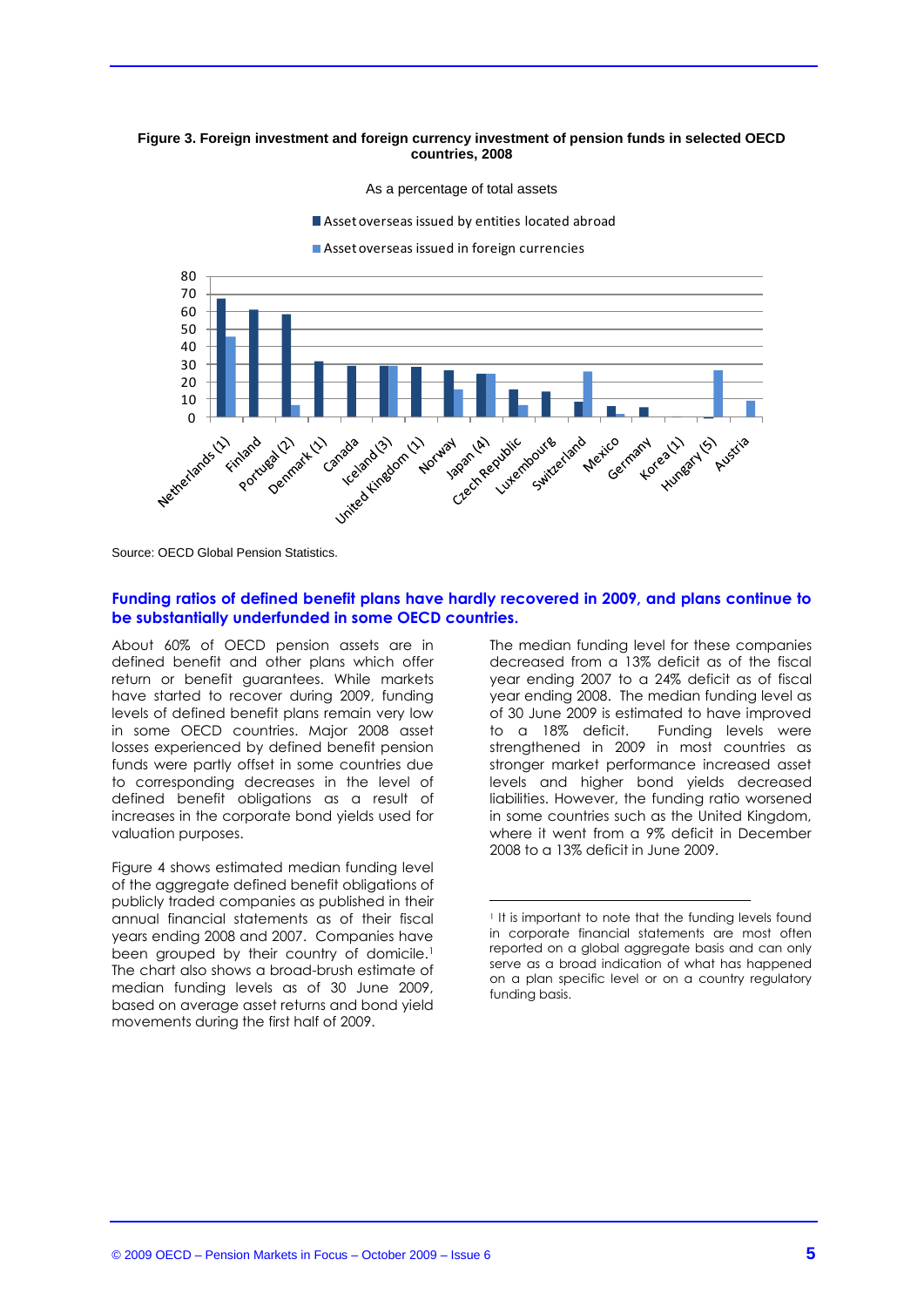**Figure 4. Estimated median surplus / (deficit) percent of companies' aggregate defined benefit obligations**





Note: Companies are grouped by country of domicile. Only companies from the index that reported a defined benefit obligation in 2008 were included.

Source: OECD estimates based on data from Thomson Reuters Datastream.

## **PUBLIC PENSION RESERVE FUNDS**

**Even if public pension reserve funds (PPRFs) experienced a slowdown in 2008, the reserves put aside by the countries covered by this publication continued to grow. By the end of that year the total amount of PPRF assets was equivalent to USD 4.3 trillion, as compared to USD 4.1 trillion in 2007.**

PPRFs are expected to play a major role in the future financing of public pension systems, alleviating the impact of population ageing on the public purse. As Table 1 shows, total amounts of PPRF assets were equivalent to USD 4.3 trillion by the end of 2008 within the OECD countries dealt with in this publication. The largest reserve was held by the US social security trust fund at USD 2.4 trillion, while

Japan"s Government Pension Investment Fund was second at USD 1.2 trillion. Of the remaining countries, Korea, Sweden and Canada had also accumulated large PPRFs. In terms of total assets relative to the national economy, Table 1 shows that in 2008 Japan had the highest ratio at 23.6% of GDP. Other countries where the ratio was of a significant size included Sweden with 23.5% and Korea with 23.2%.

| Type of fund                                                | Country              | Name of the fund or institution              | Founded in | Assets       |               |
|-------------------------------------------------------------|----------------------|----------------------------------------------|------------|--------------|---------------|
|                                                             |                      |                                              |            | USD billions | As a % of GDP |
| Social security reserve<br>funds                            | Canada               | Canadian Pension Plan                        | 1997       | 102.0        | 6.8           |
|                                                             | Japan <sup>1</sup>   | Government Pension Investment Fund           | 2006       | 1 159.6      | 23.6          |
|                                                             | Korea                | National Pension Fund                        | 1988       | 216.0        | 23.2          |
|                                                             | Mexico <sup>2</sup>  | <b>IMSS Reserve</b>                          | 1943       | 10.1         | 0.9           |
|                                                             | Span <sup>3</sup>    | Fondo de Reserva de la Seguridad Social      | 1997       | 83.7         | 5.2           |
|                                                             | <b>United States</b> | Social Security Trust Fund                   | 1940       | 2418.7       | 17.0          |
| Sovereign pension reserve New Zealand <sup>4</sup><br>funds | Australia            | <b>Future Fund</b>                           | 2006       | 49.8         | 4.8           |
|                                                             | France               | Fond de Reserve des Retraites                | 1999       | 40.4         | 1.4           |
|                                                             | Ireland              | National Pensions Reserve Fund               | 2000       | 23.6         | 8.7           |
|                                                             |                      | New-Zealand Superannuation Fund              | 2001       | 8.5          | 6.6           |
|                                                             | Norway               | Government Pension Fund - Norway             | 2006       | 15.9         | 3.5           |
|                                                             | Poland               | Demographic Reserve Fund                     | 2002       | 1.8          | 0.3           |
|                                                             | Portugal             | Social Security Financial Stabilisation Fund | 1989       | 12.2         | 5.0           |
|                                                             | Sweden               | National Pension Funds (AP1-AP4 and AP6)     | 2000       | 112.4        | 23.5          |
| Total selected OECD countries                               |                      |                                              |            | 4 2 5 4 . 6  |               |

Source: OECD Global Pension Statistics.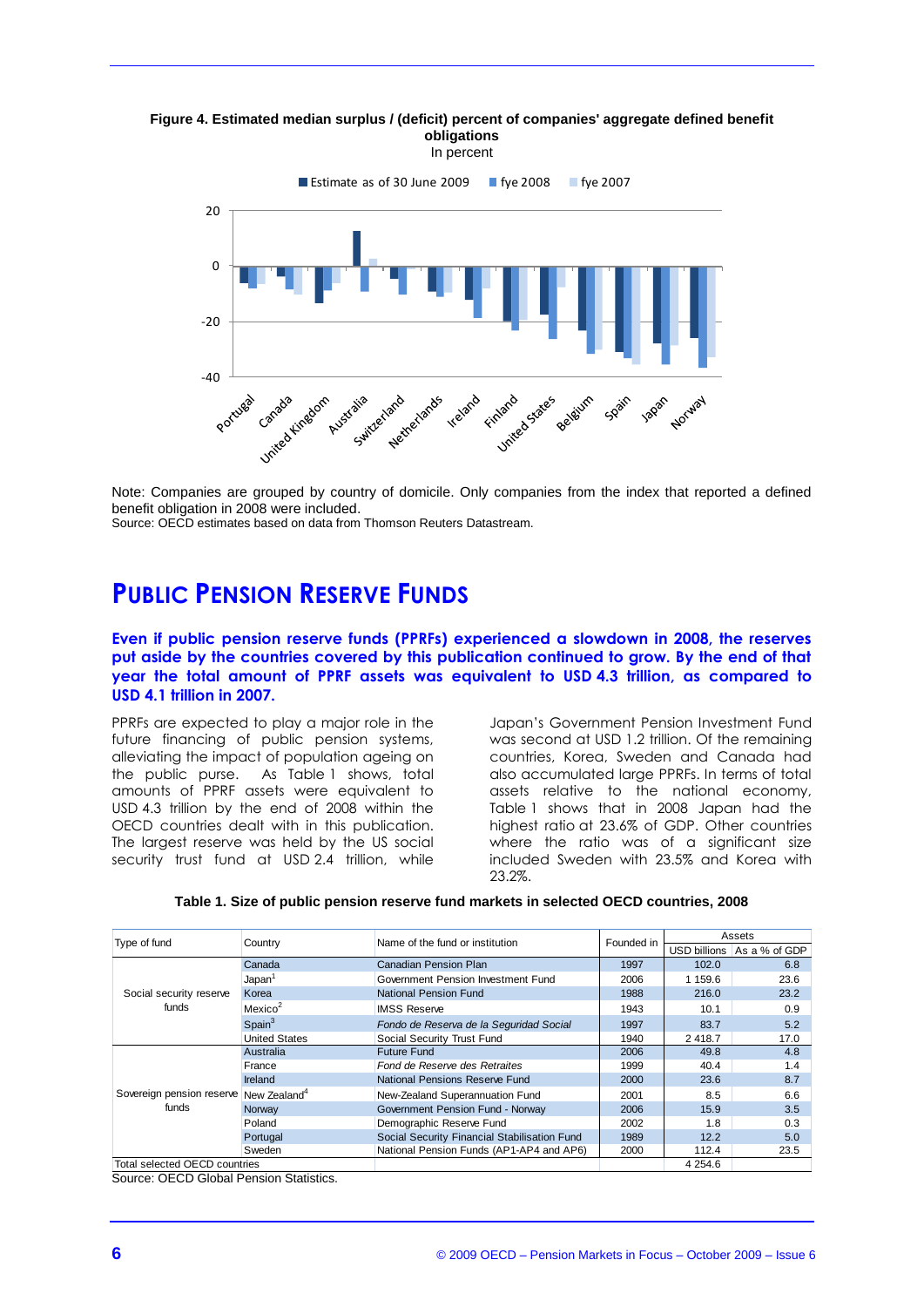#### **While PPRFs in some countries were hit as badly as pension funds, the US social security trust fund, accounting for 57% of total OECD reserves, experienced a positive return of 5.1% during 2008 thanks to its conservative investment portfolio.**

The impact of the crisis on investment returns varies greatly between countries (see Figure 5). It has been greatest among public pension reserve funds in the countries where equities represent a large part of total assets invested, with Ireland the worst hit at minus 30% in nominal terms in 2008, followed by New Zealand, Norway and France with returns of around minus 25%.

As shown in Figure 6, the Irish National Pension Reserve Fund was the most exposed to equities in December 2008, at 59.8% of total assets, followed by New Zealand (53.8%), Norway (50.8%)<sup>2</sup> and France (49.3%).

At the other extreme, public pension reserve funds in Spain and the United States experienced positive returns as they were fully invested in bonds in 2008. As a result of the positive performance of the US social security trust fund and the relatively small loss of the Japanese Government Pension Investment Fund (-4.6%), the two largest in the OECD, total OECD reserves continued to grow in 2008, while pension funds" assets experienced a decrease.

Reserve funds have also come under pressure as governments have turned towards them to help them alleviate the impact of the financial crisis. In Ireland, the parliament approved the use of 25% of the reserve fund"s assets to recapitalize failed domestic banks.

<sup>2</sup> Data refers to the Government Pension Fund – Norway. The Government Pension Fund – Global is treated as a Sovereign Wealth Fund by the OECD and is not covered by this publication.

#### **Figure 5. Public pension reserve funds' nominal returns in selected OECD countries, 2008**



Source: OECD Global Pension Statistics.

The equity allocation of many PPRFs decreased over the period 2007-8. For example, the Canada Pension Plan (CPP) decreased its allocation from 57.9% of its portfolio in 2007 to 27.0% in 2008, Ireland from 72.1% to 59.8%, and France from 64.5% to 49.3%. Bond allocations rose during the same period in most of the countries. Australia, for example, invested 55.4% of its PPRF assets in bonds in 2008, up from 0% in 2007, while a similar trend was observed in France (39.4% up from 33.5%),

Ireland (21.8% up from 16.9%), Japan (79.4% up from 62.7%), and Norway (46.2% up from 35.5%).

PPRFs have also continued to invest increasing shares of their assets abroad. In 2008, the Irish National Pension Reserve Fund invested 84.5% of its portfolio in foreign assets, the New Zealand Superannuation Fund 66.7%, the Canada Pension Plan 51.3%, and Spain"s social security reserve fund 43.6%.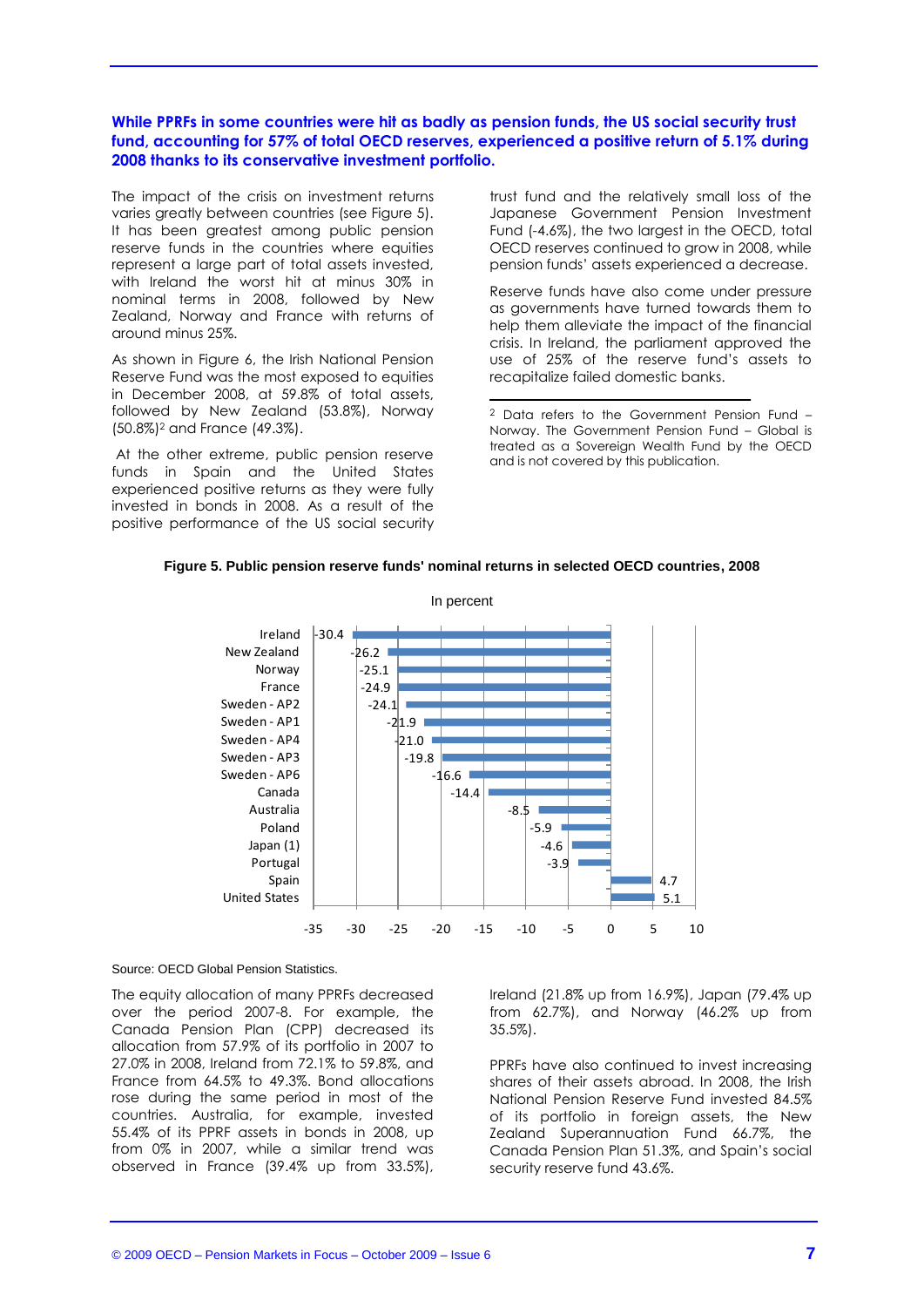

**Figure 6. Asset allocation of public pension reserve funds in selected OECD countries, 2008**

Source: OECD Global Pension Statistics.

#### **ACKNOWLEDGEMENTS**

The production of *Pension Markets in Focus* was made possible by the contributions of Delegates to the OECD Working Party on Private Pensions and its Task Force on Pension Statistics. The OECD gratefully acknowledges their effort to supply qualitative information contained in this publication as well as data compiled within the framework of the OECD Global Pension Statistics project.

Representatives from non-OECD countries provided input to the report through the OECD cooperation with the IOPS (International Organisation of Pension Supervisors).

This publication also benefits greatly from the comments and insights of Ambrogio Rinaldi from Covip (Italy) and Chairman of the OECD Working Party on Private Pensions (WPPP), Ross Jones from APRA (Australia) and Deputy Chairman of the WPPP, William Bortz from the US Treasury and member of the WPPP Bureau, Uluc Icoz from the Turkish Treasury and member of the WPPP Bureau, and José Pavao Nunes from the Portuguese Pension Supervisory Authority and chairman of the OECD Taskforce on Pension Statistics.

Useful comments were also received from André Laboul, Pablo Antolín and Fiona Stewart from the OECD Directorate of Financial and Enterprise Affairs. Support to the publication process was provided by Sally Day.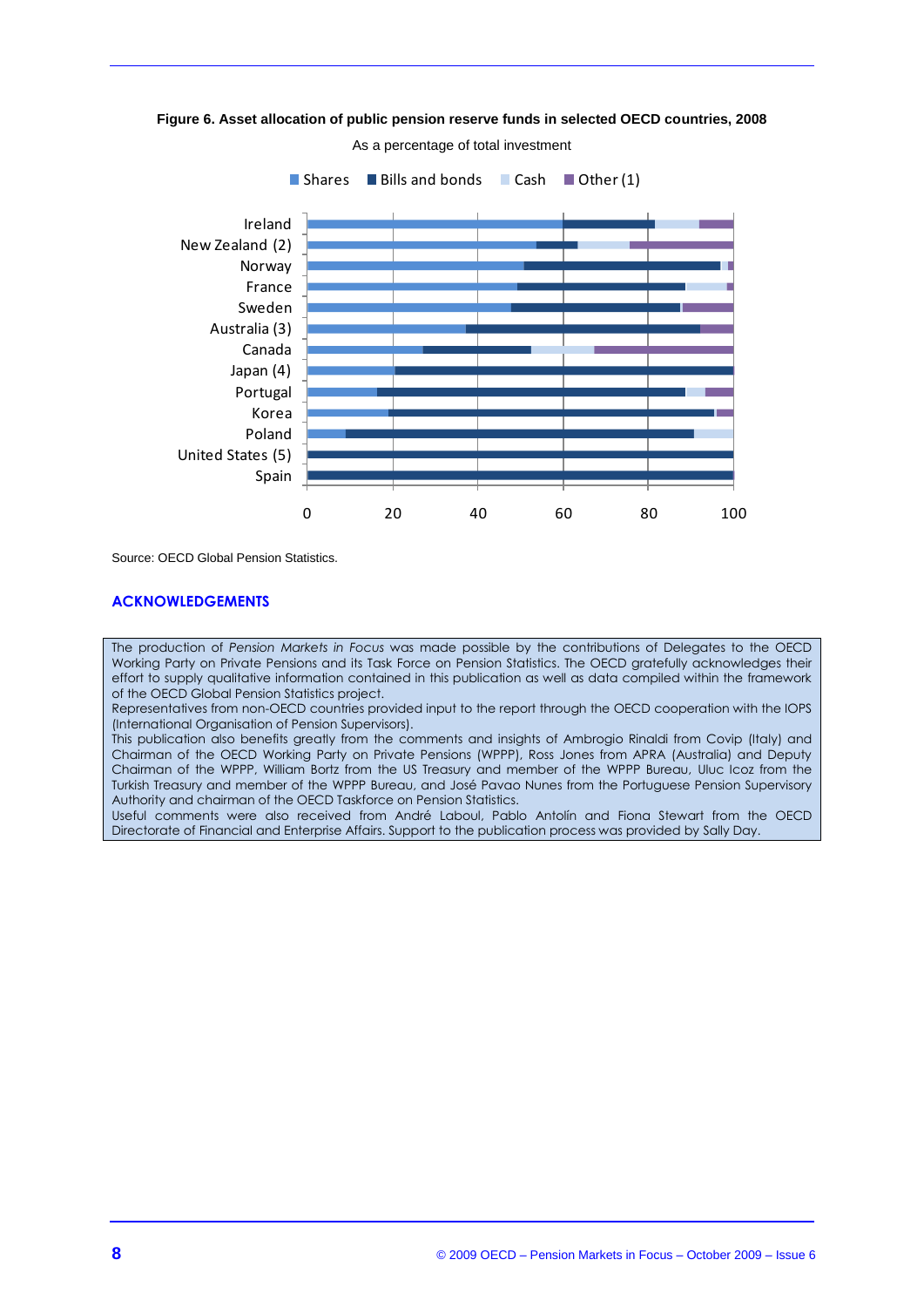## **NOTES TO BE TAKEN INTO CONSIDERATION WHEN INTERPRETING THE DATA**

Within the framework of the OECD Global Pension Statistics" project the original data sources are official administrative sources. Data includes pension funds as per the OECD classification (Private Pensions: OECD Classification and Glossary, available at [www.oecd.org/dataoecd/0/49/38356329.pdf\)](http://www.oecd.org/dataoecd/0/49/38356329.pdf). All types of plans are included (occupational and personal, mandatory and voluntary) covering both public and private sector workers.

#### General notes

- Data for Germany only refer to Pensionskassen and Pensionsfonds.
- Conventional signs: "n.d.", not available.

#### Specific notes

#### **Figure 1**:

- 1. "Jan-Jun 2009" investment rate of return is an OECD estimate.
- 2. Estimate including IRAs.
- 3. Data refer to APRA-regulated entities with more than four members and at least AU\$50m in total assets. Return on assets is net earnings after tax divided by the average assets for the period.
- 4. Data refer to mandatory pension funds. Return data for voluntary pension funds are 4.63% (-10.67% for 2008).
- 5. "Jan-Dec 2008" investment rate of return is an OECD estimate.
- 6. Data refer to the period January-March 2009.
- 7. Data refer to January-August 2009.
- 8. Data relates to a selection consisting of the largest private and municipal pension funds, accounting for about 80% of aggregate total assets.
- 9. Data refer to the 2<sup>nd</sup> pillar pension funds. Return data for 3<sup>rd</sup> pillar pension funds are -0.16% (-1.93% for 2008).
- 10. Data refer to contractual pension funds. Return data for open pension funds are 3.0% (-14.0% for 2008).
- 11. Estimated data. The net return for investors equals 0.34% for 2008, after extra funding by the fund managers.

#### **Box:**

- 1. The return data refers to the internal rate of return of the MPF investment for the relevant periods.
- 2. Data refer to Fund 2 only. It does not include management costs.
- 3. Data refer to new pension funds.
- 4. Data refer to provident funds.
- 5. The average yearly nominal investment return is calculated for periods of 3 years.
- 6. Data refer to the period May 2007-June 2008.
- 7. Data refer to voluntary pension funds and represent the weighted average rate of return of all medium risk funds. The weighted average rate of return for high risk and low risk funds will be calculated after 24 months of functioning of these types of funds. According to the law provisions, the first calculation of weighted average rate of return for mandatory pension funds will be done after 24 months of functioning (i.e. end of May 2010).

#### **Figure 2**:

Note: The GPS database provides information on investments in mutual funds and the look-through mutual funds investments in cash and deposits, bills and bonds, shares and other. When the look-through was not provided by the countries, estimates were made based on asset allocation data of open-end companies (mutual funds) from the Institutional Investors' database. Therefore, asset allocation data in this graphic include both direct investment in shares, bills and bonds and cash and indirect investment through mutual funds.

- 1. The "Other" category includes loans, land and buildings, unallocated insurance contracts, private investment funds, other mutual funds (i.e. not invested in cash, bills and bonds or shares) and other investments.
- 2. "Other investments" include other investments (including derivative financial instruments and leased assets), receivables and deferred tax assets.
- 3. "Other investments" include private pension funds' and state and local government employee retirement funds' unidentified miscellaneous assets, private pension funds' insurance or pension fund claims contributions receivable, and federal government retirement funds nonmarketable Treasury securities from the Civil Service Retirement and Disability Fund, the Railroad Retirement Board, the Military Retirement Fund, the Foreign Service Retirement and Disability Fund , and the Judicial Retirement Fund.
- 4. Data refer to 2007. Private equity and venture capital are included in the equity shares category. "Other investments" include security repurchase agreements, commercial paper and contributions receivable.
- 5. "Other investments" include participations and loans to daughters, real estate for own use, other assets (everything not mentioned elsewhere), reinsurance part of provisions, and non financial assets including capital assets.
- 6. "Other investments" include accrued interest and dividends, accounts receivable, derivatives and partnerships.
- 7. "Other Investments" include bills receivable and accrued items.
- 8. "Other investments" include short term payable and receivable accounts.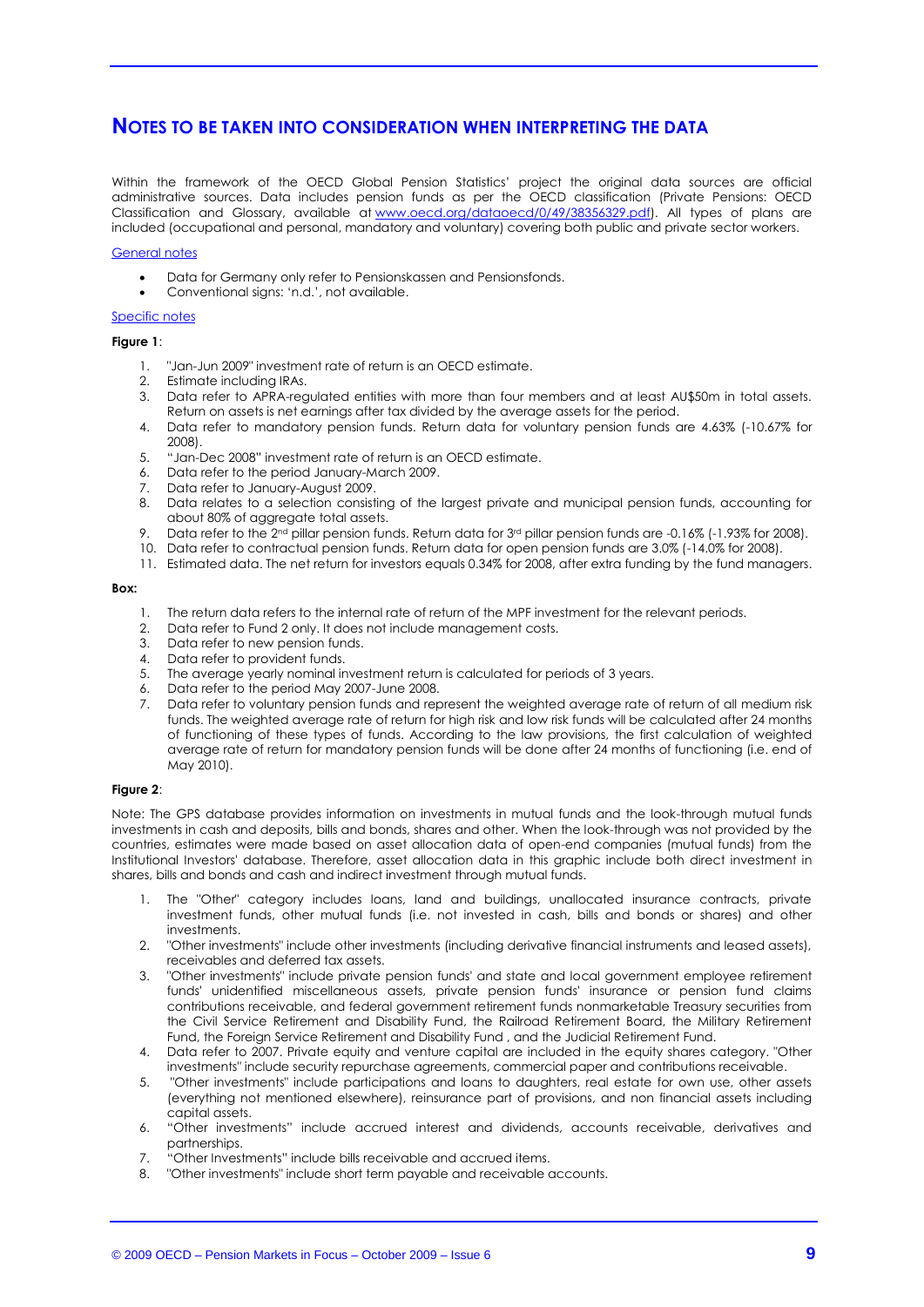- 9. The high value for the "Other" category is mainly driven by "Other investments", which are very high due to an extraordinary increase in use of repo-contracts by ATP and the other Pillar I funds.
- 10. "Other investments" include outward investments in securities, representing around 25% of total investments, but the split between various securities is not available.
- 11. "Other investments" include repurchase agreements (REPOS).
- 12. "Other investments" refer chiefly investments in affiliated companies (generally with a 100% holding) that hold land and buildings.
- 13. Data refer to personal pension plans only. The majority of the "Other investments" consists of reverse repo investments.
- 14. The high value for the "Other" category is mainly driven by loans (29%) and other mutual funds (15%).
- 15. For personal pension plans, retirement insurance plans and retirement trust, "Other investments" include tangible assets and other assets (accounts receivable, an amount prepaid). For employer-sponsored DB&DC plans, "Other investments" include lending to banking account.

#### **Figure 3**:

- 1. Data refer to the year 2007.
- 2. Data refer to direct investments only.
- 3. A pension fund is forbidden to invest in real estate or chattels except to the extent that such is necessary for the activities of the fund according to Act No. 129/1997.
- 4. Data for Japan refer to "outward investments in securities", defined as investments by residents in equities and securities issued by non-residents overseas or in Japan. "Outward investments in securities" are portfolio investments or holdings in assets denominated in foreign currencies.
- 5. Assets overseas issued in foreign currencies are an OECD estimate.

#### **Table 1**:

- 1. Data refer to fiscal year 2007 (April 2007 March 2008).
- 2. Data refer to accumulated amounts in reserves and labor fund.
- 3. The data is at acquisition price (including accrued interest).
- 4. The fund was not established until 2003.

#### **Figure 5:**

1. Data refer to fiscal year 2007 (April 2007 - March 2008). Nominal net investment return includes performance (Fee-deducted total return) of FILP bonds. The investment return for market investments is calculated on a market value basis and that for the FILP bonds is calculated on a book value basis.

#### **Figure 6:**

- 1. The "Other" category includes loans, land and buildings, unallocated insurance contracts, private investment funds, other mutual funds (i.e. not invested in cash, bills and bonds or shares) and other investments.
- 2. "Other investments" include P&L derivatives (mainly equity total return swaps, FX forwards, commodity swaps) and pending settlements. "Shares" include forestry assets where the fund owns shares of the company that owns them.
- 3. "Other investments" include investments in the infrastructure category.
- 4. Data refer to fiscal year 2007 (April 2007 March 2008). Bills and bonds issued by public administration include fiscal investment and loan program bonds (FLIP bonds) which are accounted on a book value basis.
- 5. Assets are invested in interest-bearing securities of U.S. Government for purchase exclusively by the Social Security trust funds (special issues). These special issues are shown at par value, because they are always purchased and redeemed at par value.

The OECD Global Pension Statistics" project is currently supported by voluntary contributions from both the public and private sectors, namely the IOPS, the European Commission, Allianz Global Investors, BBVA, EFFAS-EBC, and the Portuguese Pension Supervisory Authority.

### **OECD seeking additional partners**

In the framework of the OECD Global Pension Statistics" project, the OECD Financial Affairs Division is seeking additional partners from both the public and the private sector. Should your organisation be interested or should you require more information, please contact:

Jean-Marc Salou Project-Manager Pension and insurance statistics **OFCD** Tel.: +33 1 45 24 91 10, E-mail[: jean-marc.salou@oecd.org](mailto:jean-marc.salou@oecd.org)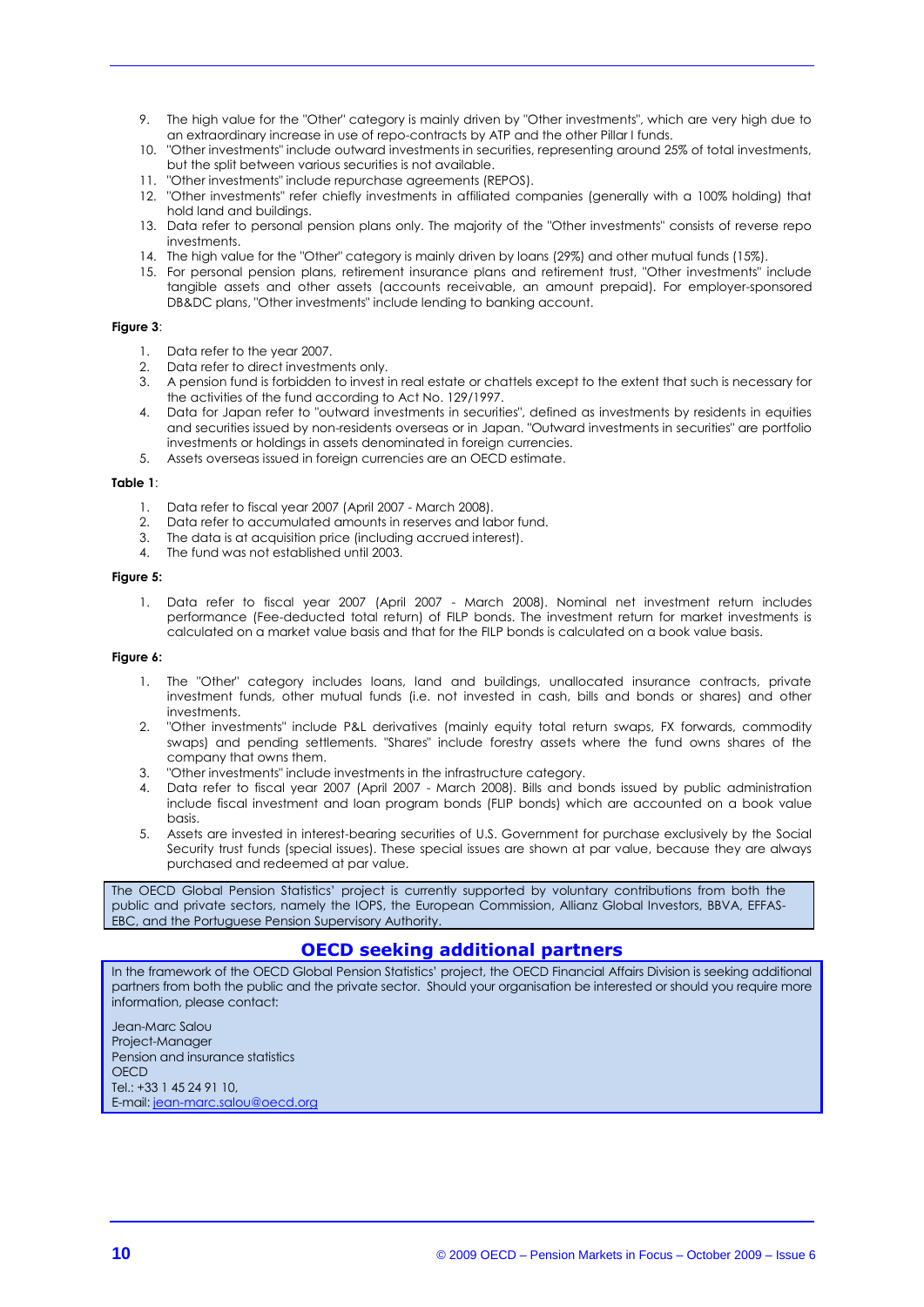## **NEWS IN BRIEF 2009 OECD WORKING PAPERS ON PRIVATE PENSIONS**

The OECD Private Pension Unit posted new Working Papers are available on the OECD website: http:/[/www.oecd.org/daf/fin/wp](http://www.oecd.org/daf/fin/wp) 

WP37: Investment Regulations and Defined Contribution Pensions

WP36: Private Pensions and Policy Responses to the Financial and Economic Crisis

WP35: Defined-contribution (DC) arrangements in Anglo-Saxon Countries

WP34: Evaluating the Design of Private Pension Plans: Costs and Benefits of Risk-Sharing WP33: Licensing Regulation and the Supervisory Structure of Private Pensions: International

Experience and Implications for China

WP32: Pension Fund Investment in Infrastructure

WP31: Pension Coverage and Informal Sector Workers: International Experiences WP30: Pensions in Africa

## **OECD REPORT ON INVESTMENT REGULATIONS OF PENSION FUNDS**

The OECD report on investment regulations of pension funds describes the main quantitative investment regulations applied to pension funds in OECD and selected non-OECD countries as of December 2008 as well as the main regulatory changes during 2008. It covers all types of pension plans financed via pension funds.

<http://www.oecd.org/dataoecd/30/6/43939773.pdf>

## **2009 OECD/IOPS GLOBAL FORUM ON PRIVATE PENSIONS IN LATIN AMERICA**

The OECD and the International Organisation of Pension Supervisors (IOPS) at their annual Global Forum on Private Pensions have discussed the impact and policy responses to the financial and economic crisis on the pension industry. Particular focus was on the major policy developments in the Brazilian pension industry.

Participants highlighted the regulatory advances that Brazil has made in "putting in place a consolidated body of regulation" and "the high level of compliance with OECD recommendations on Core Principles of Occupational Pension Regulation". In this context, efforts to create an independent regulatory agency (PREVIC) are an important step in the right direction. Participants also identified "introducing risk-based supervision as the main challenge for the future".

Participants also discussed the impact of the recent financial and economic crisis on pension systems in the Latin American region. The pension systems in Latin American have had come out of the crisis strengthened. For example, important measures like introducing a safety net to strengthen minimum pensions have been introduced in Chile.

[http://www.oecd.org/document/50/0,3343,en\\_2649\\_34853\\_43779506\\_1\\_1\\_1\\_1,00.html](http://www.oecd.org/document/50/0,3343,en_2649_34853_43779506_1_1_1_1,00.html)

## **OECD-WORLD BANK PROJECT ON ASSESSING THE PERFORMANCE OF PENSION FUNDS**

The OECD and the World Bank - at the occasion of the [OECD/IOPS Global Forum on Private](http://www.oecd.org/document/50/0,3343,en_2649_34853_43779506_1_1_1_1,00.html)  [Pensions,](http://www.oecd.org/document/50/0,3343,en_2649_34853_43779506_1_1_1_1,00.html) held in Rio de Janeiro, Brazil - announced the preliminary results of their project evaluating the financial performance of pension funds around the world.

The project – which was launched by the World Bank and OECD in 2006, along with three private sector partners (the international banks BBVA and ING and the Dutch pension fund organization VB) – aims to examine how to measure financial performance of pension funds taking into account the link between participants" benefits to the performance of financial markets.

The first message from the research is to avoid over-focus on short-term. Saving for retirement is for the long-term in order to maximize the future value of pensions at retirement; consequently, benchmarks to measure performance should focus on the long-term. Secondly, there is a need to rebalance the equilibrium between the government and the market, in particular in DC pension